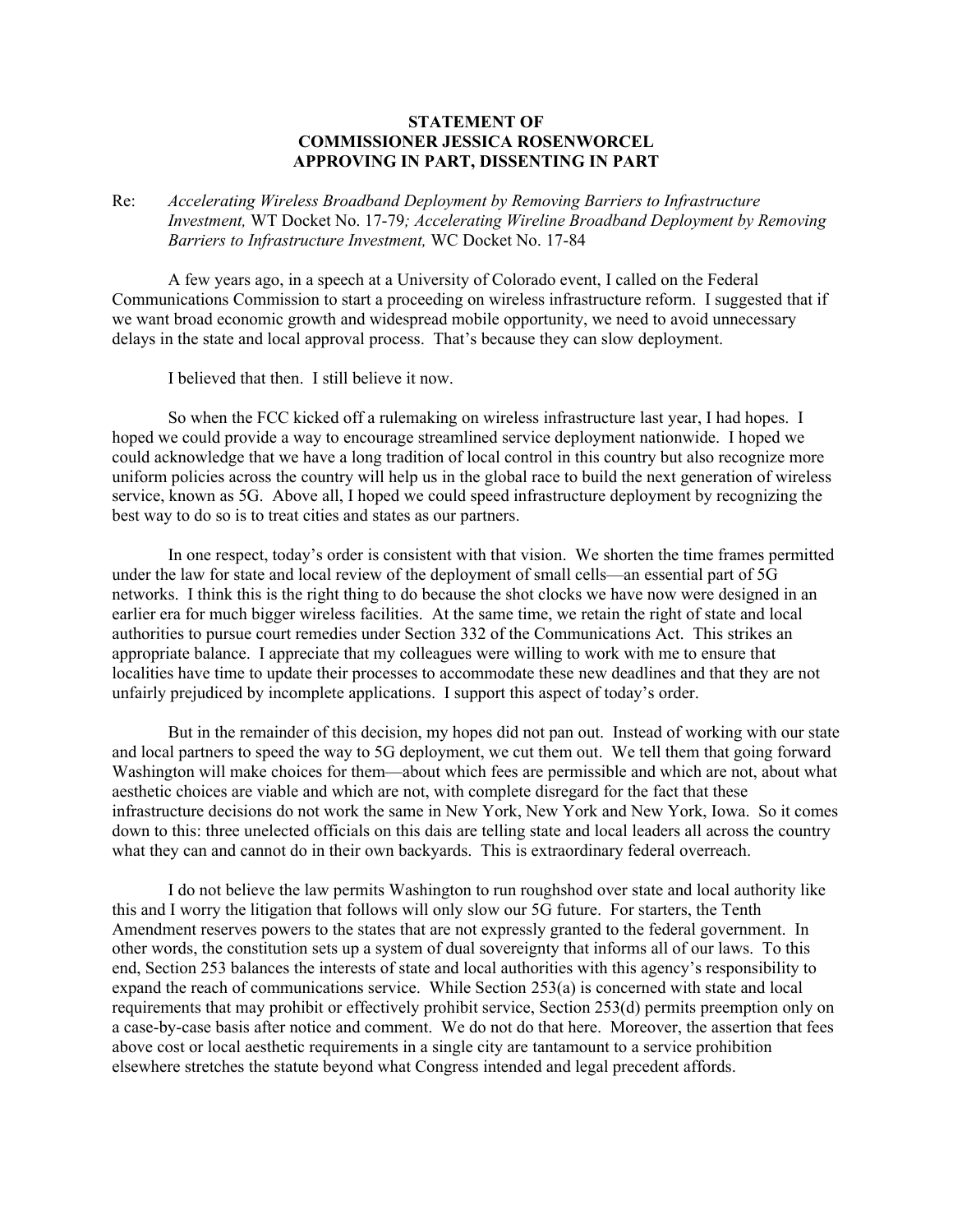In addition, this decision irresponsibly interferes with existing agreements and ongoing deployment across the country. There are thousands of cities and towns with agreements for infrastructure deployment—including 5G wireless facilities—that were negotiated in good faith. So many of them could be torn apart by our actions here. If we want to encourage investment, upending commitments made in binding contracts is a curious way to go.

Take San Jose, California. Earlier this year it entered into agreements with three providers for the largest small cell-driven broadband deployment of any city in the United States. These partnerships would lead to 4,000 small cells on city-owned light poles and more than \$500 million of private sector investment. Or take Little Rock, Arkansas, where local reforms to the permitting process have put it on course to become one of the first cities to benefit from 5G service. Or take Troy, Ohio. This town of under 26,000 spent time and energy to develop streamlined procedures to govern the placement, installation, and maintenance of small cell facilities in the community. Or take Austin, Texas. It has been experimenting with smart city initiatives to improve transportation and housing availability. As part of this broader effort, it started a pilot project to deploy small cells and has secured agreements with multiple providers.

This declaratory ruling has the power to undermine these agreements—and countless more just like them. In fact, too many municipalities to count—from Omaha to Overland Park, Cincinnati to Chicago and Los Angeles to Louisville—have called on the FCC to halt this federal invasion of local authority. The National Governors Association and National Conference of State Legislatures have asked us to stop before doing this damage. This sentiment is shared by the United States Conference of Mayors, National League of Cities, National Association of Counties, and Government Finance Officers Association. In other words, every major state and municipal organization has expressed concern about how Washington is seeking to assert national control over local infrastructure choices and stripping local elected officials and the citizens they represent of a voice in the process.

Yet cities and states are told to not worry because with these national policies wireless providers will save as much as \$2 billion in costs which will spur deployment in rural areas. But comb through the text of this decision. You will not find a single commitment made to providing more service in remote communities. Look for any statements made to Wall Street. Not one wireless carrier has said that this action will result in a change in its capital expenditures in rural areas. As Ronald Reagan famously said, "trust but verify." You can try to find it here, but there is no verification. That's because the hard economics of rural deployment do not change with this decision. Moreover, the asserted \$2 billion in cost savings represents no more than 1 percent of investment needed for next-generation networks.

It didn't have to be this way. So let me offer three ideas to consider going forward.

First, we need to acknowledge we have a history of local control in this country but also recognize that more uniform policies can help us be first to the future. Here's an idea: Let's flip the script and build a new framework. We can start with developing model codes for small cell and 5G deployment—but we need to make sure they are supported by a wide range of industry and state and local officials. Then we need to review every policy and program—from universal service to grants and lowcost loans at the Department of Commerce, Department of Agriculture, and Department of Transportation and build in incentives to use these models. In the process, we can create a more common set of practices nationwide. But to do so, we would use carrots instead of sticks.

Second, this agency needs to own up to the impact of our trade policies on 5G deployment. In this decision we go on at length about the cost of local review but are eerily silent when it comes to the consequences of new national tariffs on network deployment. As a result of our escalating trade war with China, by the end of this year we will have a 25 percent duty on antennas, switches, and routers—the